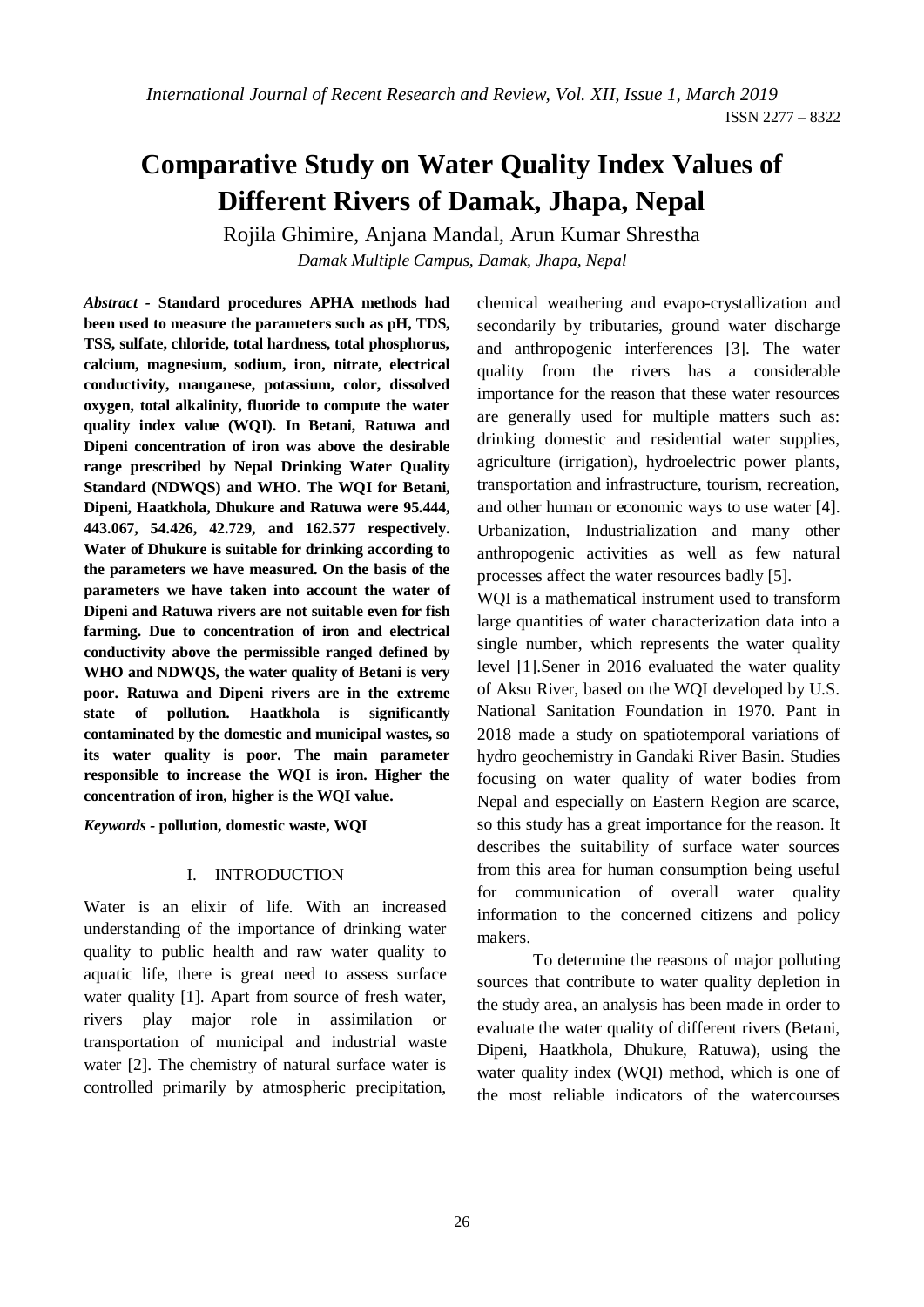pollution and the most convenient way to express the water quality at the same [4].

#### II. MATERIAL AND METHODS

The water quality index (WQI) is a mathematical instrument which provides a single number that expresses overall water quality at a certain location and time, based on several water quality parameters [6].In this study weighted arithmetic method has been used for the estimation of water quality index. Weighted arithmetic water quality index method classified the water quality according to the degree of purity by using most commonly measured water quality variables. Horton (1965) has first used the concept of WQI then developed by Brown *et.al*. (1970) and improved by Deininger (Scottish development department, 1975).

It is calculated as given in the equation (1).

$$
WQI = \frac{\sum q_n W_n}{\sum W_n} \dots \dots \dots \quad (1)
$$

Where,  $q_n =$ quality rating for the  $n^{th}$ quality parameter and  $W_n =$  unit weight of the  $n^{th}water$ quality parameter.

The quality rating ( $q_n$ ) is calculated using equation (2).

$$
q_n = \left[ \frac{(V_n - V_{io})}{(S_n - V_{io})} \right] \times 100 \dots \dots (2)
$$

Where $V_n$ ,  $V_{io}$  and  $S_n$  be the estimated value, ideal value, and standard permissible values of the  $n<sup>th</sup>$ parameter. For all parameters ideal values  $(V_{i_0})$  are taken zero for drinking water except for pH=7 and DO=14.6mg/L.

The unit weight  $(W_n)$  is calculated by using equation (3).

$$
W_n = \frac{K}{S_n} \qquad \dots \dots \tag{3}
$$

Where K=constant for proportionality. The value of K is calculated by using equation (4).

$$
K = \frac{1}{\sum (1/_{S_{n=1,2,3,\dots}})} \dots \dots (4)
$$

Damak is one of the developing cities of eastern part of Nepal located between 26°10′41″N latitude and 87°41′46″E longitude. In the northern side of it there is a very big forest named as "Hamsey Dhumsey Samudhaik Baan" which makes the environment suitable for many wetlands. These wetlands are the origin of different rivers in Damak except Ratuwa River. The origin of Ratuwa River is Chure Pahad somewhere in Ilam, Nepal. Ratuwa River serves as the eastern border of Damak. People in this area are benefited by this river in various ways. This river water is used for agricultural and drinking purpose by many peoples. Municipal wastages are also deposited on the river bank. It originates from Siwalik hill of Nepal and merges with the Kankai River in Bihar, India. In Bihar it merges with Mahananda and finally merges with holy river Ganga. Other rivers Betani, Dhukure, Haatkhola and Dipeni have the origin somewhere in the wetlands. Ratuwa is a source of income for many families. Fishing and bathing are the recreational activities which has also made the river polluted.

The physico-chemical parameters of five different perennial rivers namely, Ratuwa, Haatkhola, Dipeni, Betani and Dhukure Khola had been studied. Among them only Ratuwa river is originated from Siwalik hill. The samples were collected on 16 April 2018 in clean one-liter plastic bottles for physico-chemical analysis. The bottles were rinsed first, tightly sealed after collection and labeled on the spot. The samples were taken by pumping from a depth of 5-10 cm below to avoid contamination from the surface of river basin. The collected samples were brought to Nepal Batabaraniya Sewa Kendra, Biratnagar.

In order to calculate Water Quality Index value, we had selected nineteen different physico-chemical parameters and their methods of measurement are depicted in table I.

### III. RESULTS AND DISCUSSION

In order to access the water quality of different rivers of Damak, the WQI of different rivers was calculated on the basis of nineteen parameters (Table II). The water quality index (WQI) is the valuable and unique rating to depict the overall water quality status in a single term that is helpful for the selection of appropriate treatment technique to meet the concerned issues [4-5]. The computed WQI values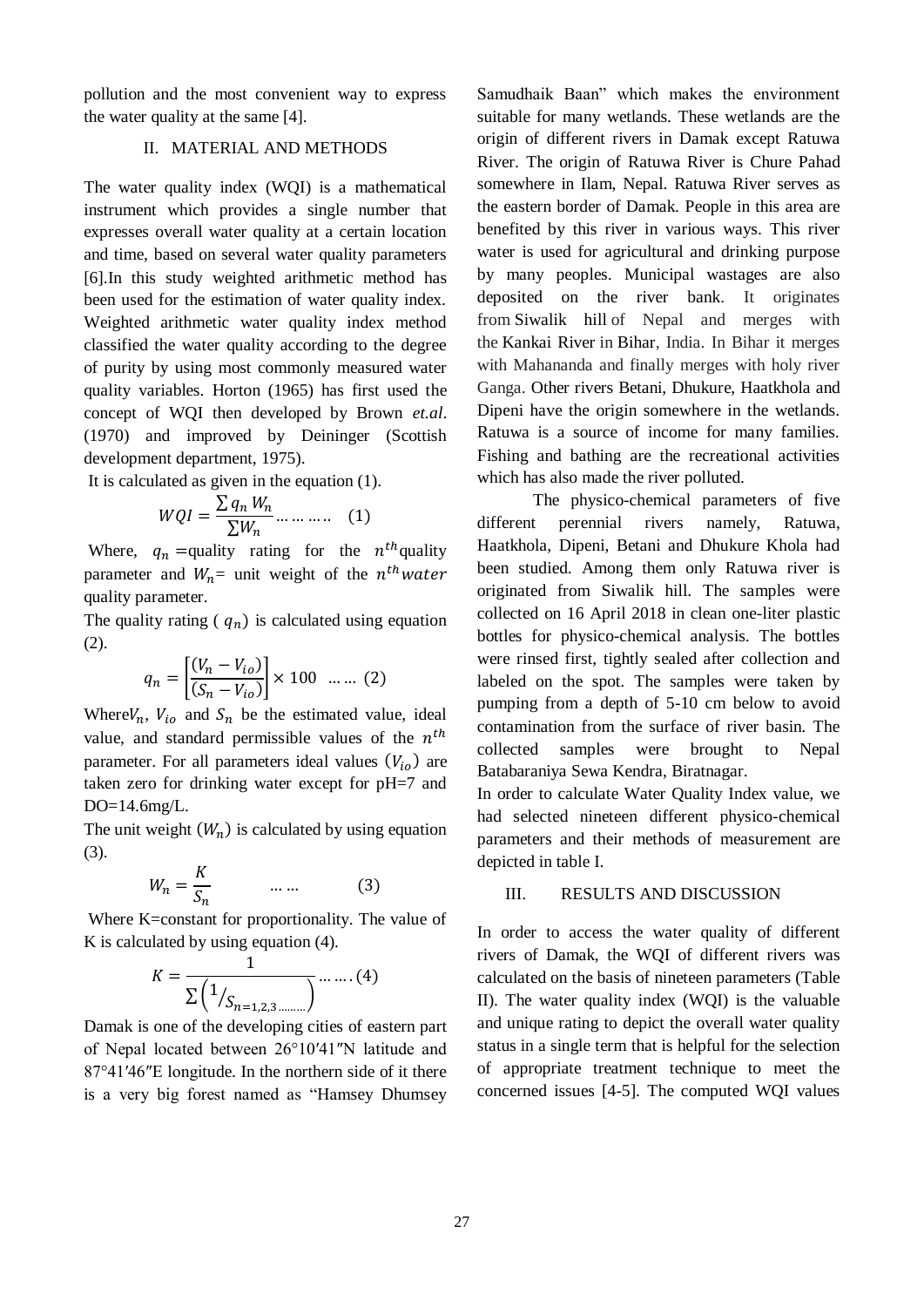are classified into five types, from "excellent water" to "water, unsuitable for drinking" (Table III) [7].

At Betani river, the physicochemical parameters EC and iron were above the desirable range prescribed by WHO and Nepal Standards for drinking purpose which are responsible for very poor water quality of the river. The water quality of Betani is influenced by the organic conducting species from soaps and detergents, as the river is used for laundry place [8]. Discharging of untreated wastes from household is the major cause of high iron in the river [4].

At the sampling station, just below the East-West Highway of Dipeni river, the WQI was 446. The main factors that contribute to high WQI of this river are color, iron and manganese. The concentration of color, iron, manganese and electrical conductivity of the river were above the desirable range prescribed by WHO and Nepal Standards for drinking purpose. The disposal of domestic wastes had elevated the level of color in the river, as the color is mainly due to dissolved organic matter which originates from soil and decaying vegetable matters [9]. As the river passes through the residential area, the disposal of construction materials on the river bank might have increased the iron concentration in the river [10-15]. The anthropogenic activities, disposal of domestic and municipal wastes had increased the concentration of manganese in Haatkhola river, which has direct influence on the quality of water [16-20]. Physicochemical parameters color, fluoride and electrical conductivity were above the desirable range prescribed by Nepal and WHO Standards for drinking purpose. The high concentration of dissolved solids in the river has attributed to high conductivity in the river [21-26]. The river has been loaded with decaying plants and vegetables matters which has increased the pollution level in Haatkhola. So for the river water to make suitable for drinking some treatment should be done.

Dhukure river has good water quality. All the nineteen physicochemical parameters measured to calculate WQI were within the permissible range prescribed by WHO and Nepal Standards. Among the nineteen physicochemical parameters iron and nitrate were below the detection limit in Dhukure. It can be suggested the river was not loaded with water from urban and agricultural runoff.

The water of Ratuwa river is unsuitable for drinking and agriculture. The major physicochemical parameters that influence the WQI of Ratuwa river was iron. The concentration of iron was above the desirable range prescribed by Nepal Standards and WHO for drinking purpose. In this river the concentration of nitrate and manganese were below the detection limit. The river serves as the boarder for Damak Municipality which makes the river as dumping station of domestic and municipal wastes which had increase the concentration of iron in the river.

#### IV. CONCLUSION

The WQI for Betani, Dipeni, Haatkhola, Dhukure and Ratuwa were 95.4, 443.1, 54.4, 42.7, and 162.6 respectively. The result shows that none of them is excellent for the drinking purpose however, Dhukure is quite reasonable for drinking. The quality of Ratuwa and Dipeni is severely damaged and unfit for any purpose like domestic, drinking, irrigation and industrial due to its higher value of iron.

The high value of WQI has been found to be mainly due the higher values of iron; manganese is responsible to increase the WQI. Both anthropogenic activities and geochemical process may have enhanced the iron and manganese level in the study area. In order to protect the aquatic environment and aquatic resources, an immediate step by the municipality is essential. On the basis of fluctuated data, we can suggest that intense focus for monitoring the physicochemical properties and water quality index is essential in Ratuwa and Dipeni Rivers.

#### V. REFERENCES

- [1] Sener, S., Sener, E., & Davraz, A. (2017). Evaluation of Water Quality Using Water Quality Index (WQI) Method and GIS in Aksu River(SW-Turkey). *Science of the Total Environment*, 131- 144.
- [2] Magadum, A., Gavali, D., & Tejas, P. (2017, July-August). Assessment of Physicochemical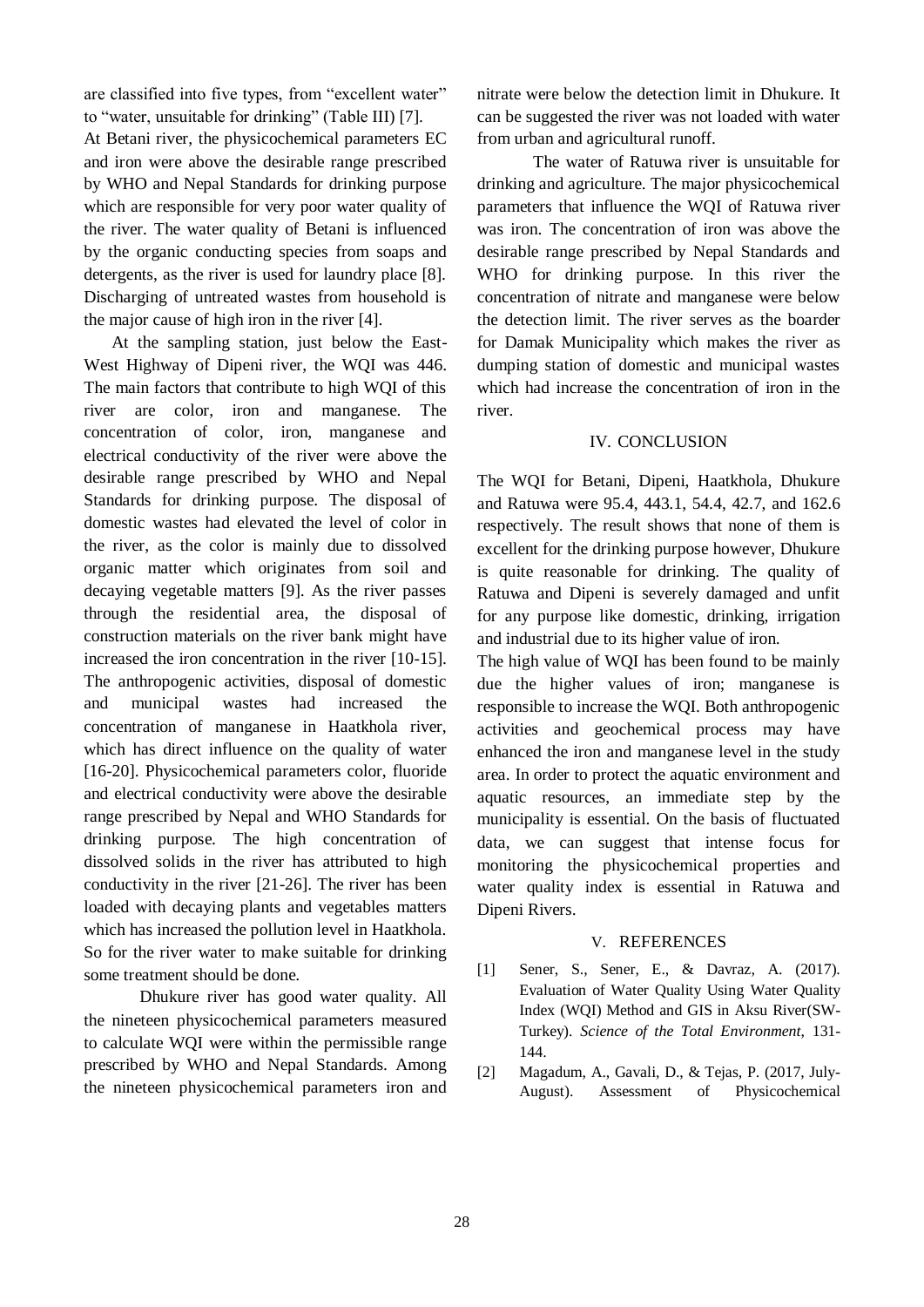Parameters and Water Quality Index of Vishwamitri River, Gujarat, India. *International Journal of Environment, Agriculture and Biotechnology (IJEAB), 2*(4), 1-6.

- [3] Pant, R. R., Zhang, F., Rehman, F. U., Wang, G., Ye, M., Zeng, C., & Tang, H. (2018). Spatiotemporal Variations of Hydrogeochemistry and Its Controlling Factors in the Gandaki River Basin, Central Himalaya Nepal. *Science of the Total Environment*, 770-782.
- [4] Dunca, A.-M. (2018). Water Pollution and Water Quality Assessment of Major Transboundary Rivers from Banat (Romania). *Journal of Chemistry*,2018, 1-8.
- [5] Khanna, D. R., Bhutiani, R., Tyagi, B., Tyagi, P. K., & Ruhela, M. (2013). Determination of Water Quality Index for the Evaluation of Surface Water Quality for Drinking Purpose. *International Journal of Science and Engineering, 1*(1), 9-14.
- [6] Pathak, S. K., Prasad, S., & Pathak, T. (2015, September). Determination of Water Quality Index of RiverBhagirathi in Uttarkashi, Uttarkhanda, India. *International Journal of Research - Granthaalayah, 3*(9), 1-7.
- [7] Shah, K. A., & Joshi, G. S. (2017). Evaluation of Water Quality Index for River Sabarmati, Gujarat, India. *Appl Water Sci, 7*, 1349-1358.
- [8] Weldemariam, M. M. (2013, November). Physicochemical Analysis of GudBahri River Water of Wukro, Eastern Tigrai, Ethiopia. *International Journal of Scientific and Research Publications, 3*(11), 1-4.
- [9] Shukla, D., Bhaderesha, K., & Modi, D. H. (2013). Physicochemical Analysis of Water from Various Sources and Their Comparative Studies. *Journal Of Environmental Science, Toxicology And Food Technology, 5*(3), 88-92.
- [10] Mufid, A. h. (2012). Application of Water Quality Index to Assess Suitability of Groundwater Quality for Drinking Purposes in Ratmao –Pathri Rao watershed, Haridwar District, India. *American Journal of scientific and industrial research, 3*(6), 395-402.
- [11] Shrestha, A. K., & Basnet, N. (2018). The Correlation and Regression Analysis of Physicochemical Parameters of River Water for the Evaluation of Percentage Contribution to Electrical Conductivity. *Journal of Chemistry, 2018*, 9.
- [12] Kortasi, B., & Tay, C. (2008). Groundwater Quality Studies: A Case Study of the Densu Basin,

Ghana. *West African Journal of Applied Ecology, 12*.

- [13] Baral, S., Khanal, R., Joshi, R., Bhatt, R., Paudel, A., Thapa, K., & Lavelle, K. (2016, September). Water Quality of Wetlands in Nepal: a Case Study of Jagadispur Reservoir Ramsar Site. *Jacobs Journal of Hydrology, 1*(2), 1-7.
- [14] Gyawali, J., & Bhusal, P. (2017). Water quality of Springs in Badigad Catchment, Western Nepal. *Bulletin of the Department of Geology, Tribhuvan University, Kathmandu, Nepal, 18*, 67-74.
- [15] Shrestha, A. K., & Basnet, N. (2018, June). An Evaluation of Physicochemical Analysis and Water Quality Index of Ratuwa River of Damak, Jhapa, Nepal. *International Journal of Recent Research and Review, XI*(2), 1-9.
- [16] Thapa, D and Pal, J. (2011) "Physico-chemical Parameters of Koshi River at Kushaha Area of Koshi Tappu Wildlife Reserve." *Our Nature*, 9, 156-167.
- [17] Bordalo, A. A., Teixera, R., & Weibe, W. J. (2006). A water quality index applied to an International Shared River Basin:the case of Douro River. *Environ. Manage*, 910-920.
- [18] Sagar, S. S., Chavan, R. P., Patil, C. L., Shinde, D. N., & Kekane, S. S. (2015). Physico-chemical Parameters for Testing of Water - A Review. *International Journal of Chemical Studies, 3*(4), 24-28.
- [19] Shyamala, R., Shanthi, M., & Lalitha, P. (2008). Physicochemical Analysis of Borewell Water Samples of Telungupalayam Area in Coimbatore District, Tamilnadu, India. *E-Journal of Chemistry, 5*(4), 924-929.
- [20] Tajmunaher, & Chowdary, D. A. (2017). Assessment and Correlation Analysis of Water Quality Parameters: A case Study of Surma River at Sylhet Division, Bangladesh. *International Journal of Engineering Trends and Technology (IJETT)*, 126-136.
- [21] Tripathi, B., Pandey, R., Singh, H., Shukla, D. N., & Pandey, V. (2014, October). Studies on the Physico-chemical Parameters and Correlation Coefficient of the River Ganga at Holy Place Shringverpur, Allahabad. *IOSR Journal of Environmental Science, Toxicology and Food Technology (IOSR-JESTFT, 8*(10), 29-36.
- [22] Qureshimatva, U., Maurya, R., Gamit, S., Patel, R., & Solanki, H. (2015). Determination of Physico-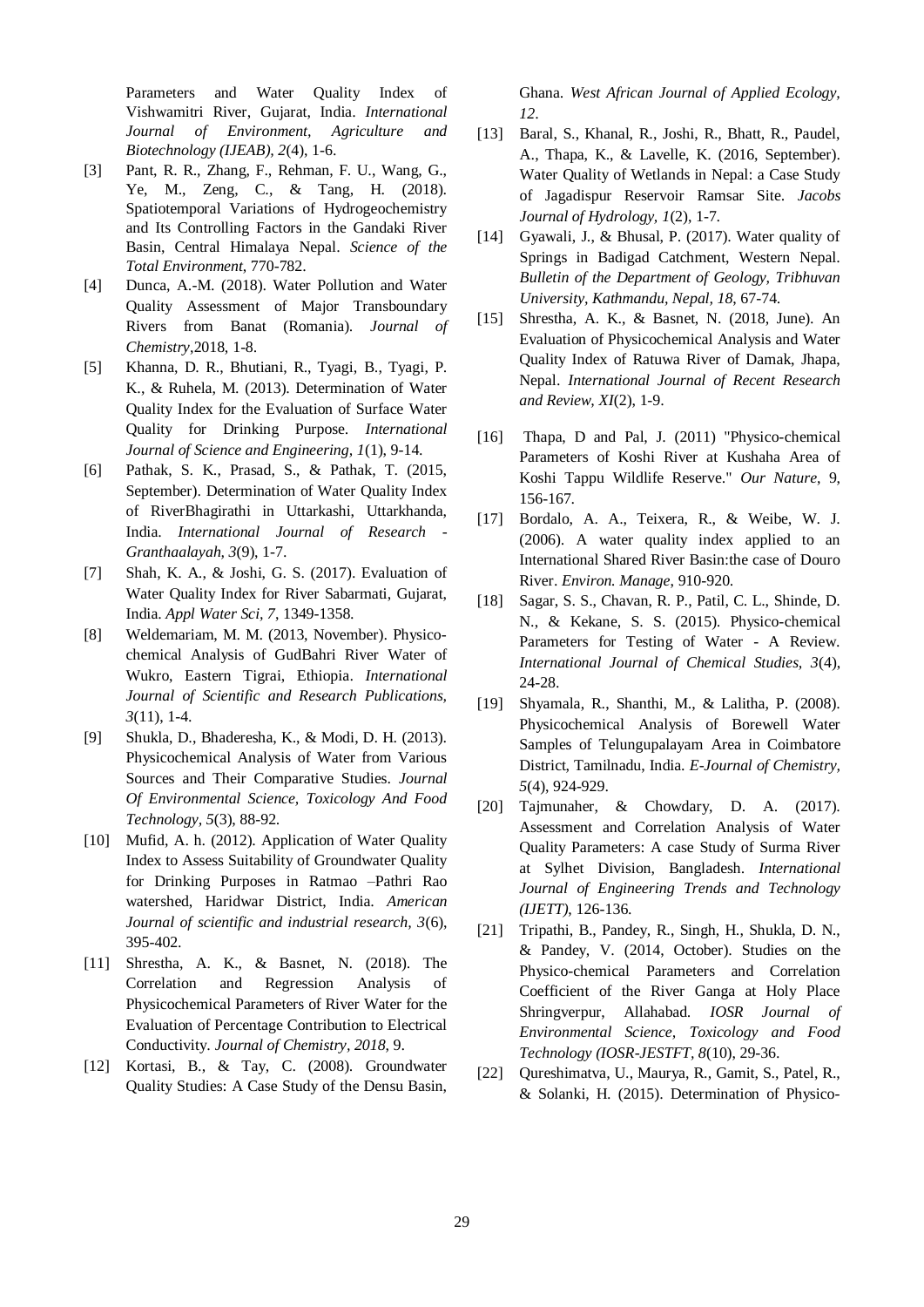Chemical Parameters and Water Quality Index (Wqi) of Chandlodia Lake, Ahmedabad, Gujarat, India. *Environmental & Analytical Toxicology, 5*(4), 1-6.

- [23] Ramakrishnaiah, C. R., Sadashivaiah, C., & Ranganna, G. (2009). Assement of Water Quality for the Ground Water in TamkurTaluk,Karnataka State,India. *E Journal of chemistry, 6*(2), 523-530.
- [24] Tiwari, S. (2015, March). Water Quality Parameters –A Review . *International Journal of Engineering Science Invention Research & Development , 1*(9), 319-324.
- [25] Jothivenkatachalam, K., Nithya, A., & Chandra Mohan, S. (2010). Correlation Analysis of Drinking Water Quality in and Around Perur Block of Coimbatore District, Tamil Nadu, India. *Rasayan J.Chem, 3*(4), 649-654.
- [26] Zrelli, B. T., Gueddari, M., & Bouhlila, R. (2018). Spatial and Temporal Variations of Water Quality of Mateur Aquifer (Northeastern Tunisia): Suitability for Irrigation and Drinking Purposes. Journal of Chemistry, 2018, 15.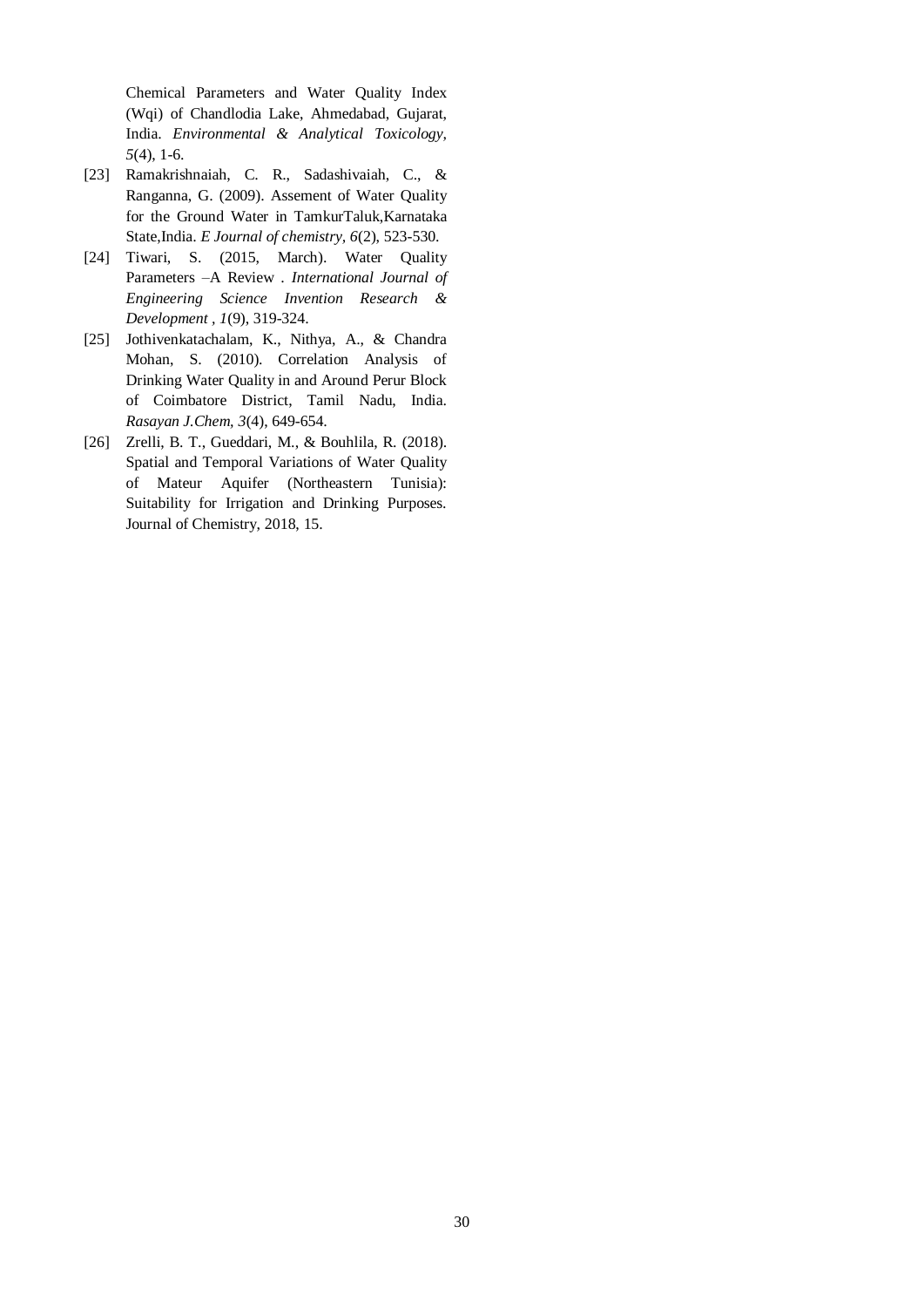#### Table I

| SN. | Parameters                          | Unit       | Method                          |
|-----|-------------------------------------|------------|---------------------------------|
| 1.  | pΗ                                  |            | APHA-4500 H <sup>+</sup>        |
| 2.  | Conductivity                        | $\mu$ s/cm | APHA-2510                       |
| 3.  | Color                               | Hazen      | $APHA-2120C$                    |
| 4.  | <b>Total Dissolved Solids</b>       | mg/L       | APHA-2540C                      |
| 5.  | <b>Total Suspended Solids</b>       | mg/L       | APHA-2540D                      |
| 6.  | Fluoride (F)                        | mg/L       | <b>APHA-4500</b>                |
| 7.  | Nitrates as $(NO3-N)$               | mg/L       | <b>APHA-4500</b>                |
| 8.  | Chloride as (Cl)                    | mg/L       | APHA-2500B                      |
| 9.  | Total Hardness (CaCO <sub>3</sub> ) | mg/L       | APHA-2340                       |
| 10. | Total alkalinity as $(CaCO3)$       | mg/L       | APHA-2320                       |
| 11. | Iron $(Fe)$                         | mg/L       | APHA-3111B                      |
| 12. | Manganese (Mn)                      | mg/L       | APHA-3111B                      |
| 13. | Sulphate $(SO4)$                    | mg/L       | APHA-4500 $SO4$ <sup>-2</sup> C |
| 14. | <b>Total Phosphorus</b>             | mg/L       | <b>APHA-4500</b>                |
| 15. | Dissolved Oxygen                    | mg/L       | <b>APHA-5520 B</b>              |
| 16. | Calcium (Ca)                        | mg/L       | <b>APHA-3500</b>                |
| 17. | Magnesium (Mg)                      | mg/L       | <b>APHA-3500</b>                |
| 18. | Potassium (K)                       | mg/L       | APHA-3500                       |
| 19. | Sodium (Na)                         | mg/L       | <b>APHA-3500</b>                |

## Different physicochemical parameters and methods of measurement